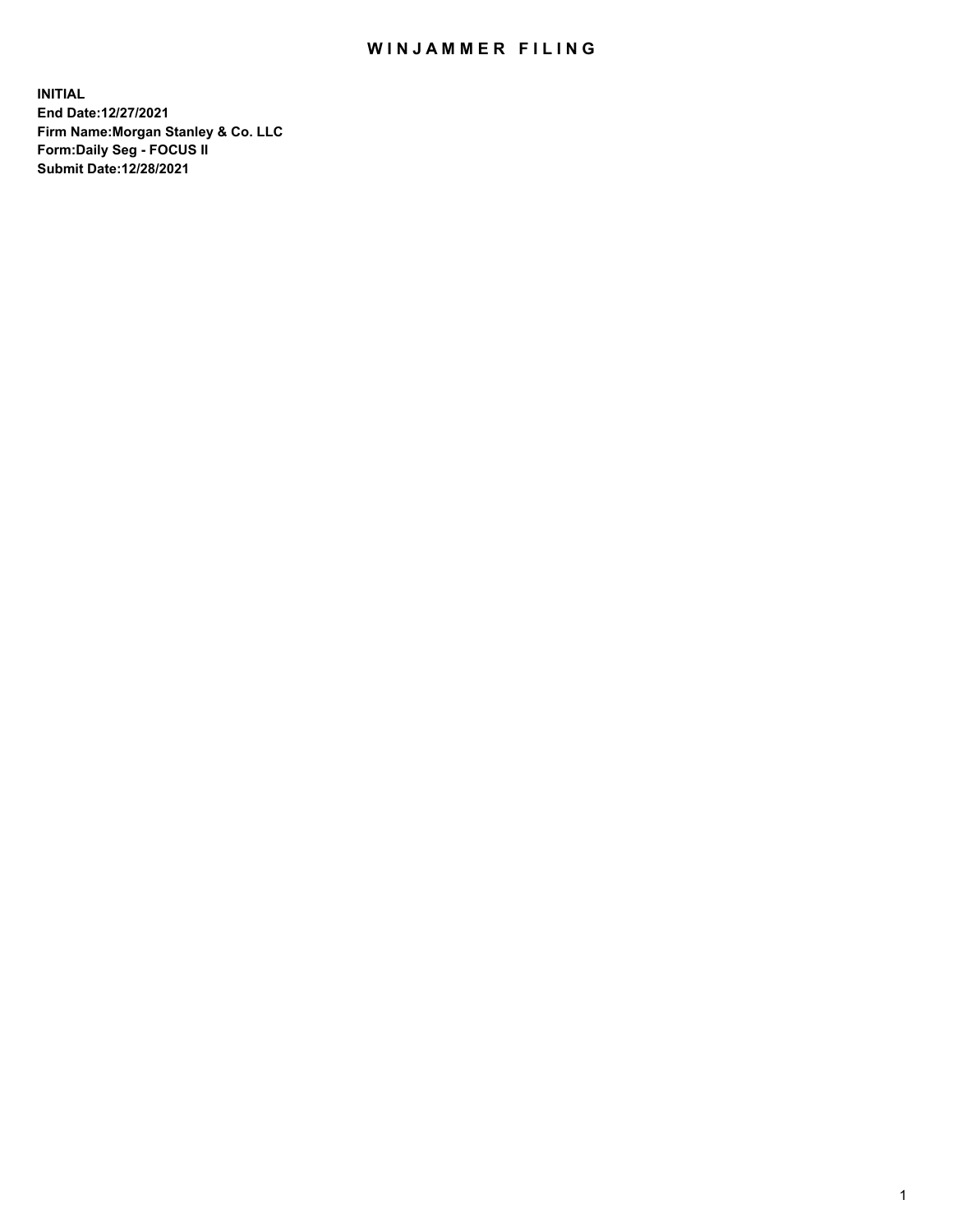**INITIAL End Date:12/27/2021 Firm Name:Morgan Stanley & Co. LLC Form:Daily Seg - FOCUS II Submit Date:12/28/2021 Daily Segregation - Cover Page**

| Name of Company                                                                                                                                                                                                                                                                                                               | Morgan Stanley & Co. LLC                               |
|-------------------------------------------------------------------------------------------------------------------------------------------------------------------------------------------------------------------------------------------------------------------------------------------------------------------------------|--------------------------------------------------------|
| <b>Contact Name</b>                                                                                                                                                                                                                                                                                                           | <b>Ikram Shah</b>                                      |
| <b>Contact Phone Number</b>                                                                                                                                                                                                                                                                                                   | 212-276-0963                                           |
| <b>Contact Email Address</b>                                                                                                                                                                                                                                                                                                  | Ikram.shah@morganstanley.com                           |
| FCM's Customer Segregated Funds Residual Interest Target (choose one):<br>a. Minimum dollar amount: ; or<br>b. Minimum percentage of customer segregated funds required:% ; or<br>c. Dollar amount range between: and; or<br>d. Percentage range of customer segregated funds required between:% and%.                        | 235,000,000<br><u>0</u><br><u>00</u><br>0 <sup>0</sup> |
| FCM's Customer Secured Amount Funds Residual Interest Target (choose one):<br>a. Minimum dollar amount: ; or<br>b. Minimum percentage of customer secured funds required:%; or<br>c. Dollar amount range between: and; or<br>d. Percentage range of customer secured funds required between:% and%.                           | 140,000,000<br><u>0</u><br><u>00</u><br>0 <sub>0</sub> |
| FCM's Cleared Swaps Customer Collateral Residual Interest Target (choose one):<br>a. Minimum dollar amount: ; or<br>b. Minimum percentage of cleared swaps customer collateral required:%; or<br>c. Dollar amount range between: and; or<br>d. Percentage range of cleared swaps customer collateral required between:% and%. | 92,000,000<br><u>0</u><br>0 Q<br>00                    |

Attach supporting documents CH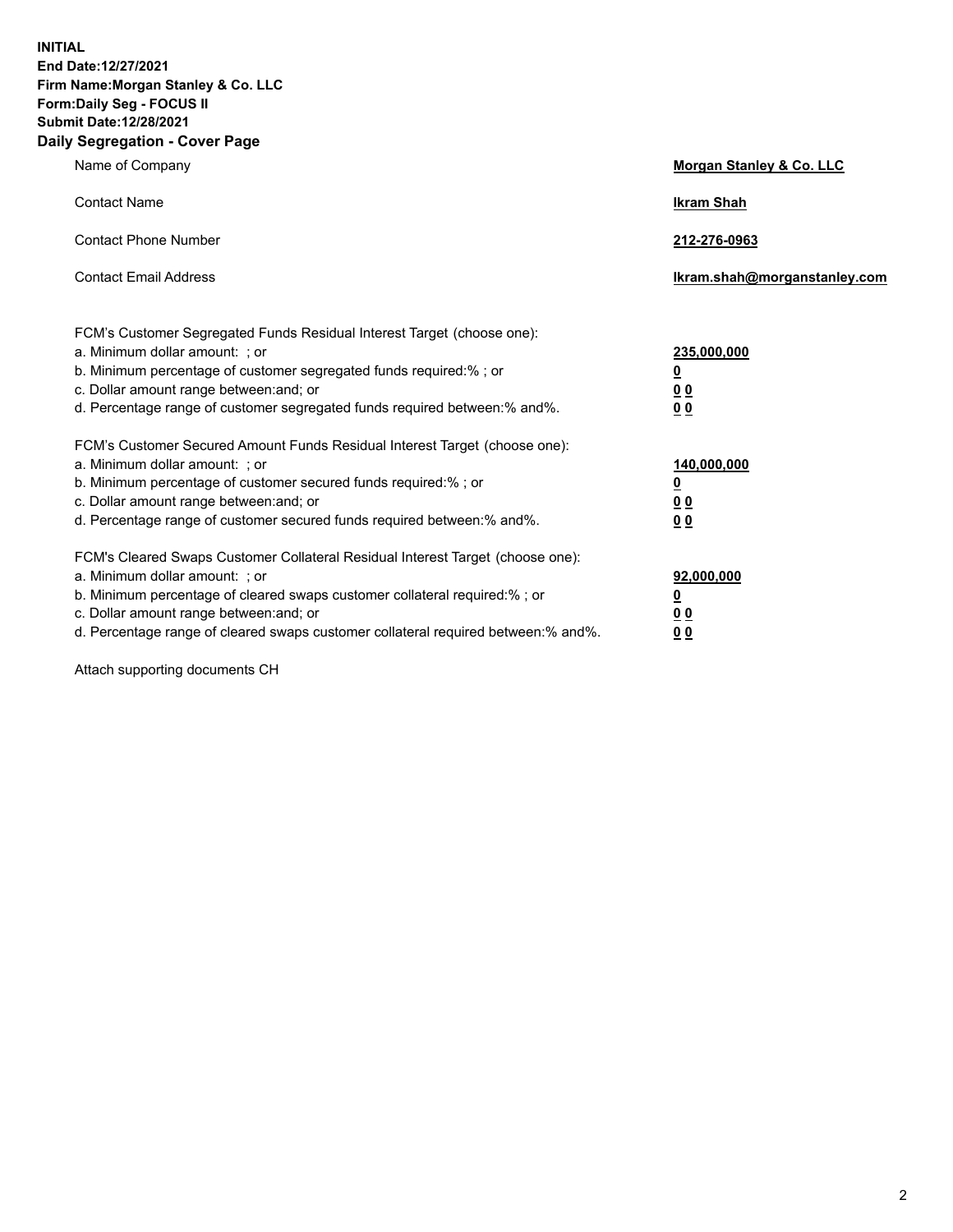## **INITIAL End Date:12/27/2021 Firm Name:Morgan Stanley & Co. LLC Form:Daily Seg - FOCUS II Submit Date:12/28/2021**

## **Daily Segregation - Secured Amounts**

Foreign Futures and Foreign Options Secured Amounts Amount required to be set aside pursuant to law, rule or regulation of a foreign government or a rule of a self-regulatory organization authorized thereunder 1. Net ledger balance - Foreign Futures and Foreign Option Trading - All Customers A. Cash **6,283,060,357** [7315] B. Securities (at market) **1,774,724,690** [7317] 2. Net unrealized profit (loss) in open futures contracts traded on a foreign board of trade **242,383,496** [7325] 3. Exchange traded options a. Market value of open option contracts purchased on a foreign board of trade **23,024,386** [7335] b. Market value of open contracts granted (sold) on a foreign board of trade **-17,884,707** [7337] 4. Net equity (deficit) (add lines 1. 2. and 3.) **8,305,308,222** [7345] 5. Account liquidating to a deficit and account with a debit balances - gross amount **20,803,031** [7351] Less: amount offset by customer owned securities **-19,540,935** [7352] **1,262,096** 6. Amount required to be set aside as the secured amount - Net Liquidating Equity Method (add lines 4 and 5) 7. Greater of amount required to be set aside pursuant to foreign jurisdiction (above) or line 6. FUNDS DEPOSITED IN SEPARATE REGULATION 30.7 ACCOUNTS 1. Cash in banks A. Banks located in the United States **348,564,889** [7500] B. Other banks qualified under Regulation 30.7 **661,475,906** [7520] **1,010,040,795**

- 2. Securities
	- A. In safekeeping with banks located in the United States **466,618,989** [7540]
	- B. In safekeeping with other banks qualified under Regulation 30.7 **77,448,044** [7560] **544,067,033**
- 3. Equities with registered futures commission merchants
	-
	- B. Securities **0** [7590]
	- C. Unrealized gain (loss) on open futures contracts **2,150,976** [7600]
	- D. Value of long option contracts **0** [7610]
	- E. Value of short option contracts **0** [7615] **8,178,989** [7620]
- 4. Amounts held by clearing organizations of foreign boards of trade
	- A. Cash **0** [7640]
	- B. Securities **0** [7650]
	- C. Amount due to (from) clearing organization daily variation **0** [7660]
	- D. Value of long option contracts **0** [7670]
	- E. Value of short option contracts **0** [7675] **0** [7680]
- 5. Amounts held by members of foreign boards of trade
	-
	-
	- C. Unrealized gain (loss) on open futures contracts **240,232,520** [7720]
	- D. Value of long option contracts **23,024,386** [7730]
	-
- 6. Amounts with other depositories designated by a foreign board of trade **0** [7760]
- 7. Segregated funds on hand **0** [7765]
- 8. Total funds in separate section 30.7 accounts **8,522,705,449** [7770]
- 9. Excess (deficiency) Set Aside for Secured Amount (subtract line 7 Secured Statement Page 1 from Line 8)
- 10. Management Target Amount for Excess funds in separate section 30.7 accounts **140,000,000** [7780]
- 11. Excess (deficiency) funds in separate 30.7 accounts over (under) Management Target **76,135,131** [7785]

**0** [7305]

[7354] **8,306,570,318** [7355]

**8,306,570,318** [7360]

[7530]

[7570]

A. Cash **6,028,013** [7580]

 A. Cash **5,484,388,776** [7700] B. Securities **1,230,657,657** [7710] E. Value of short option contracts **-17,884,707** [7735] **6,960,418,632** [7740] **216,135,131** [7380]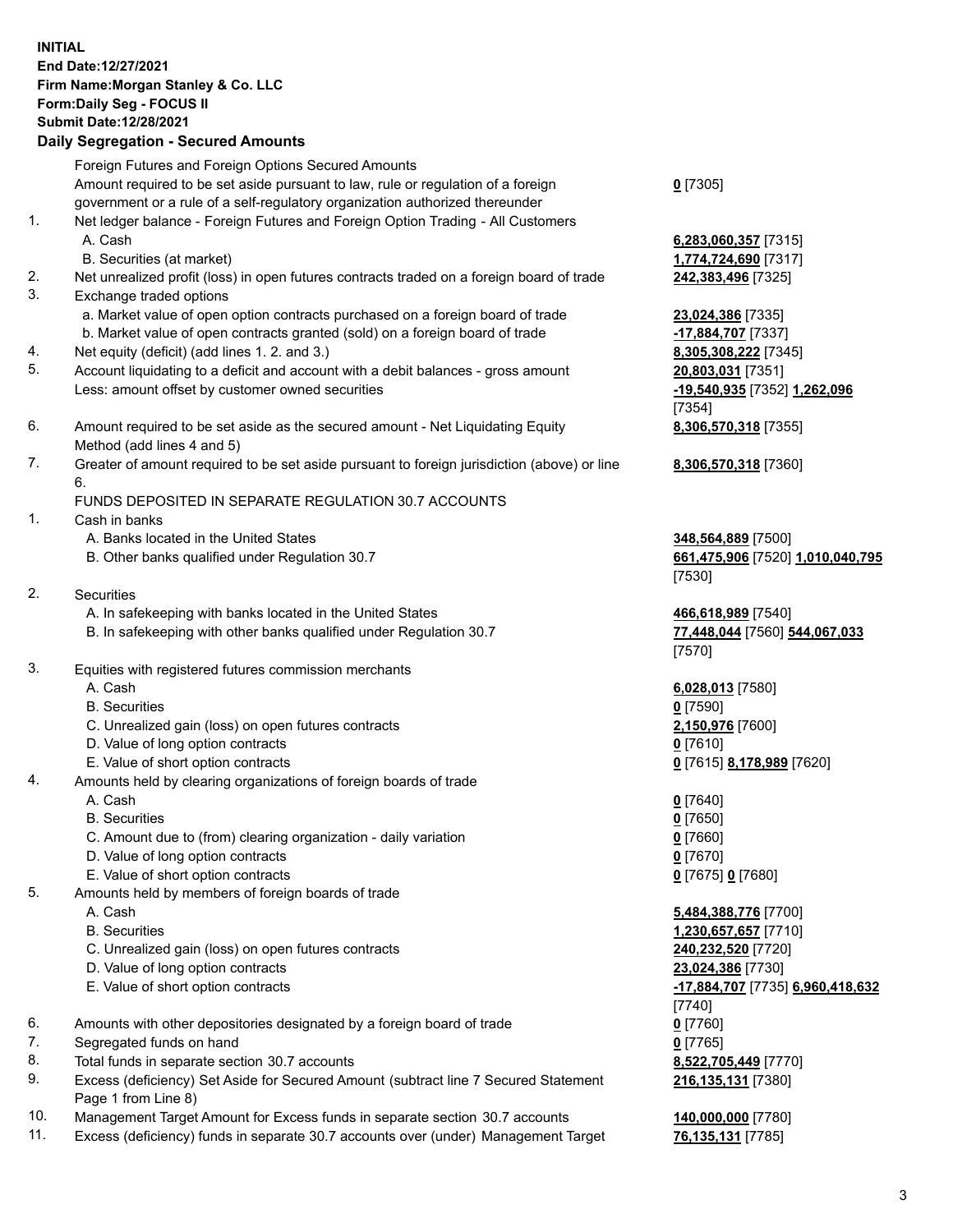**INITIAL End Date:12/27/2021 Firm Name:Morgan Stanley & Co. LLC Form:Daily Seg - FOCUS II Submit Date:12/28/2021 Daily Segregation - Segregation Statement** SEGREGATION REQUIREMENTS(Section 4d(2) of the CEAct) 1. Net ledger balance A. Cash **15,748,712,847** [7010] B. Securities (at market) **6,924,501,791** [7020] 2. Net unrealized profit (loss) in open futures contracts traded on a contract market **2,109,457,104** [7030] 3. Exchange traded options A. Add market value of open option contracts purchased on a contract market **1,072,573,188** [7032] B. Deduct market value of open option contracts granted (sold) on a contract market **-571,692,905** [7033] 4. Net equity (deficit) (add lines 1, 2 and 3) **25,283,552,025** [7040] 5. Accounts liquidating to a deficit and accounts with debit balances - gross amount **182,126,881** [7045] Less: amount offset by customer securities **-181,620,690** [7047] **506,191** [7050] 6. Amount required to be segregated (add lines 4 and 5) **25,284,058,216** [7060] FUNDS IN SEGREGATED ACCOUNTS 7. Deposited in segregated funds bank accounts A. Cash **3,185,548,413** [7070] B. Securities representing investments of customers' funds (at market) **0** [7080] C. Securities held for particular customers or option customers in lieu of cash (at market) **3,091,028,787** [7090] 8. Margins on deposit with derivatives clearing organizations of contract markets A. Cash **14,835,107,783** [7100] B. Securities representing investments of customers' funds (at market) **0** [7110] C. Securities held for particular customers or option customers in lieu of cash (at market) **3,681,012,283** [7120] 9. Net settlement from (to) derivatives clearing organizations of contract markets **215,280,118** [7130] 10. Exchange traded options A. Value of open long option contracts **1,072,573,188** [7132] B. Value of open short option contracts **-571,692,905** [7133] 11. Net equities with other FCMs A. Net liquidating equity **9,331,649** [7140] B. Securities representing investments of customers' funds (at market) **0** [7160] C. Securities held for particular customers or option customers in lieu of cash (at market) **0** [7170] 12. Segregated funds on hand **152,460,721** [7150] 13. Total amount in segregation (add lines 7 through 12) **25,670,650,037** [7180] 14. Excess (deficiency) funds in segregation (subtract line 6 from line 13) **386,591,821** [7190] 15. Management Target Amount for Excess funds in segregation **235,000,000** [7194]

16. Excess (deficiency) funds in segregation over (under) Management Target Amount Excess

**151,591,821** [7198]